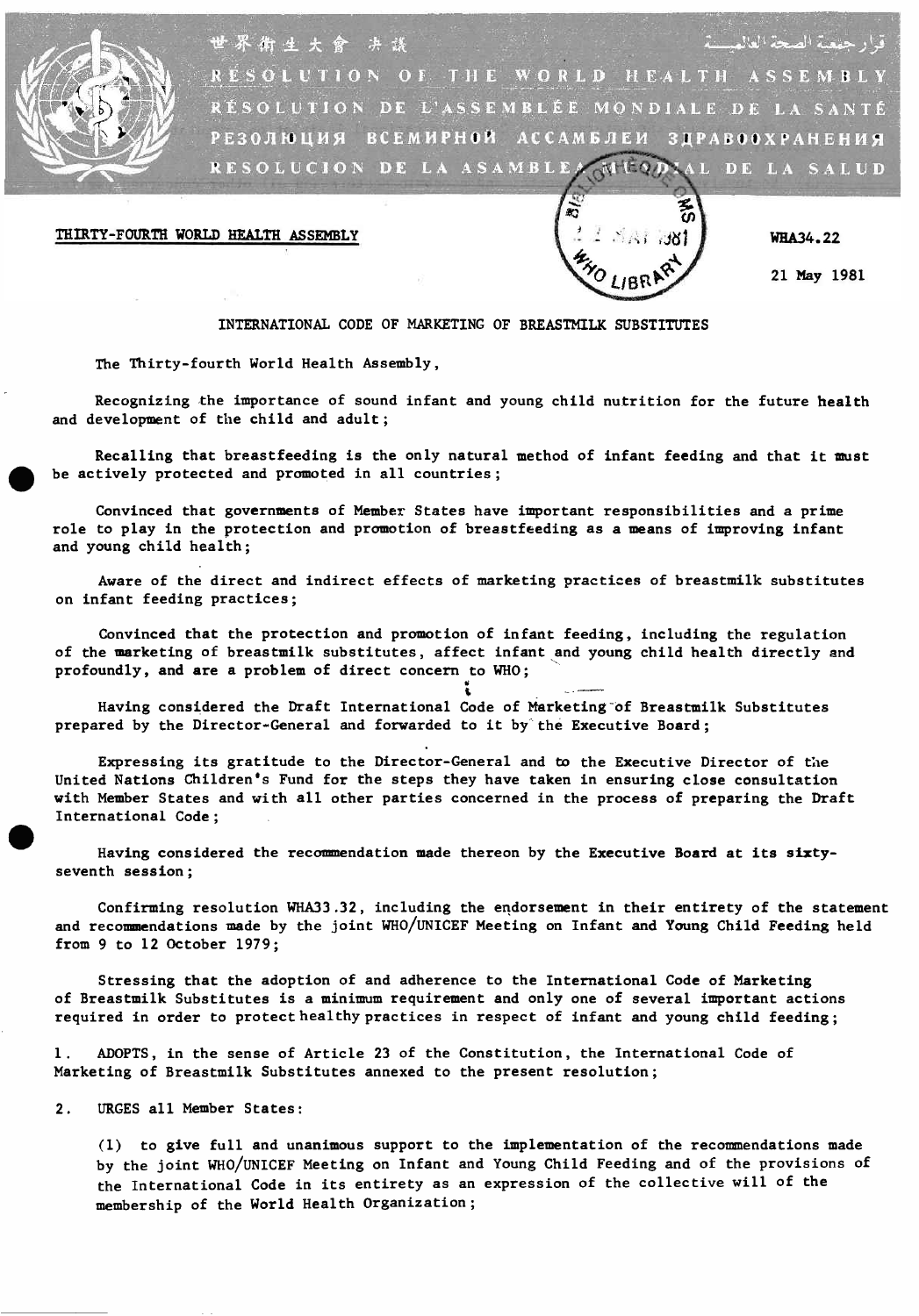WHА34.22 page 2

> (2) to translate the International Code into national legislation, regulations or other suitable measures;

> (3) to involve all concerned social and economic sectors and all other concerned parties in the implementation of the International Code and in the observance of the provisions thereof;

(4) to monitor the compliance with the Code;

3. DECIDES that the follow -up to and review of the implementation of this resolution shall be undertaken by regional committees, the Executive Board and the Health Assembly in the spirit of resolution WHA33.17;

4. REQUESTS the FAO/WHO Codex Alimentarius Commission to give full consideration, within the framework of its operational mandate, to action it might take to improve the quality standards of infant foods, and to support and promote the implementation of the International Code;

5. REQUESTS the Director -General:

(1) to give all possible support to Member States, as and when requested, for the implementation of the International Code, and in particular in the preparation of national legislation and other measures related thereto in accordance with operative subparagraph 6(6) of resolution WHА33.32;

(2) to use his good offices for the continued cooperation with all parties concerned in the implementation and monitoring of the International Code at country, regional and global levels;

(3) to report to the Thirty-sixth World Health Assembly on the status of compliance with and implementation of the Code at country, regional and global levels;

(4) based on the conclusions of the status report, to make proposals, if necessary, for revision of the text of the Code and for the measures needed for its effective application.

> Fifteenth Plenary Meeting, 21 May 1981  $A34/VR/15$

•

•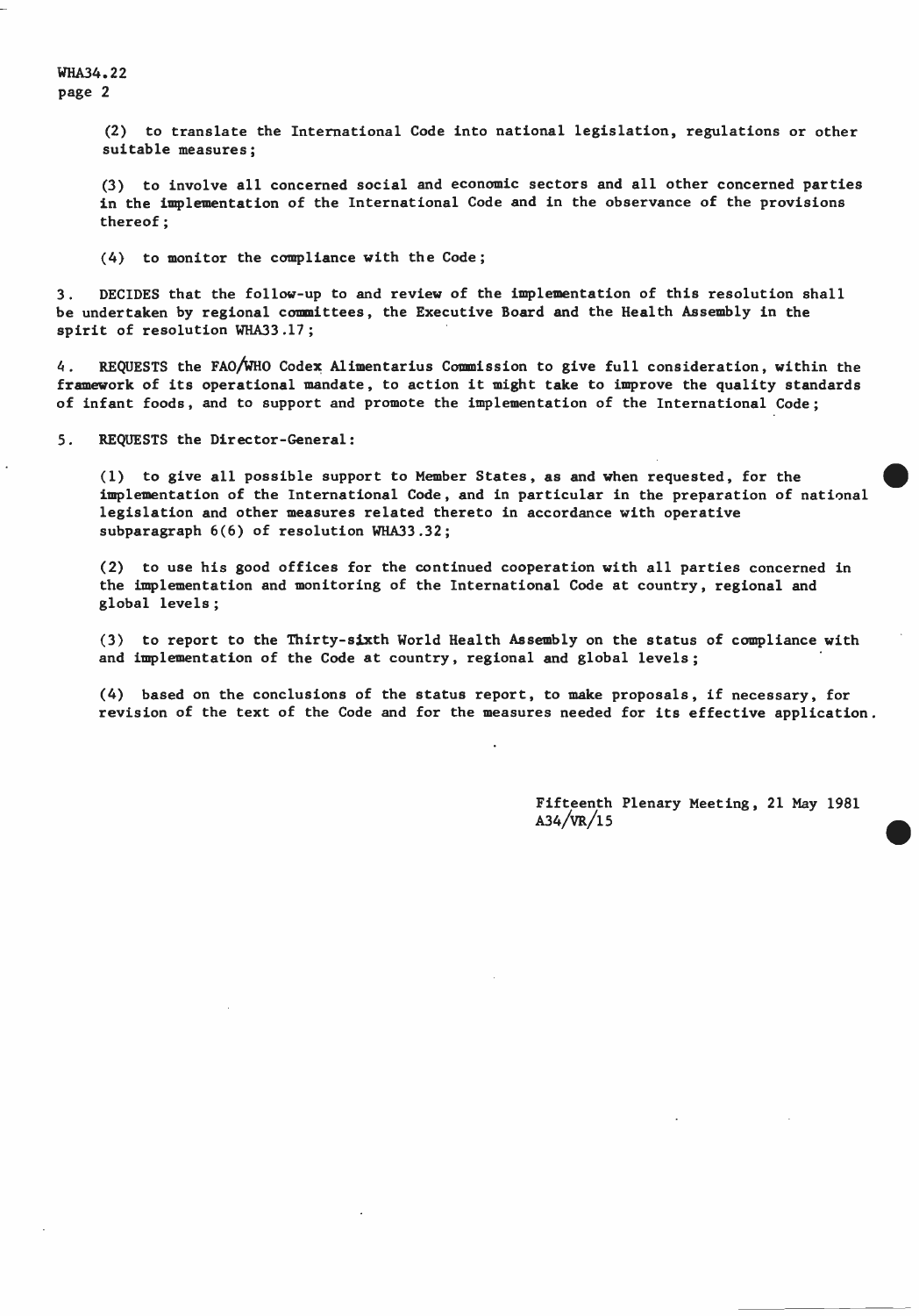ANNEX

# INTERNATIONAL CODE OF MARKETING

OF BREASTMILK SUBSTITUTES

#### CONTENTS

|             |                                                    | Page |
|-------------|----------------------------------------------------|------|
|             |                                                    | 3    |
| Article 1.  |                                                    | 5.   |
| Article 2.  |                                                    | 5    |
| Article 3.  |                                                    | 5    |
| Article 4.  |                                                    | 6    |
| Article 5.  |                                                    | - 7  |
| Article 6.  |                                                    |      |
| Article 7.  |                                                    | 8    |
| Article 8.  | Persons employed by manufacturers and distributors | 9    |
| Article 9.  |                                                    | 9    |
| Article 10. |                                                    | 9    |
|             |                                                    |      |

The Member States of the World Health Organization:

Affirming the right of every child and every pregnant and lactating woman to be adequately nourished as a means of attaining and maintaining health;

Recognizing that infant malnutrition is part of the wider problems of lack of education, poverty, and social injustice;

Recognizing that the health of infants and young children cannot be isolated from the health and nutrition of women, their socioeconomic status and their roles as mothers;

Conscious that breastfeeding is an unequalled way of providing ideal food for the healthy growth and development of infants; that it forms a unique biological and emotional basis for the health of both mother and child; that the anti-infective properties of breastmilk help to protect infants against disease; and that there is an important relationship between breastfeeding and child -spacing;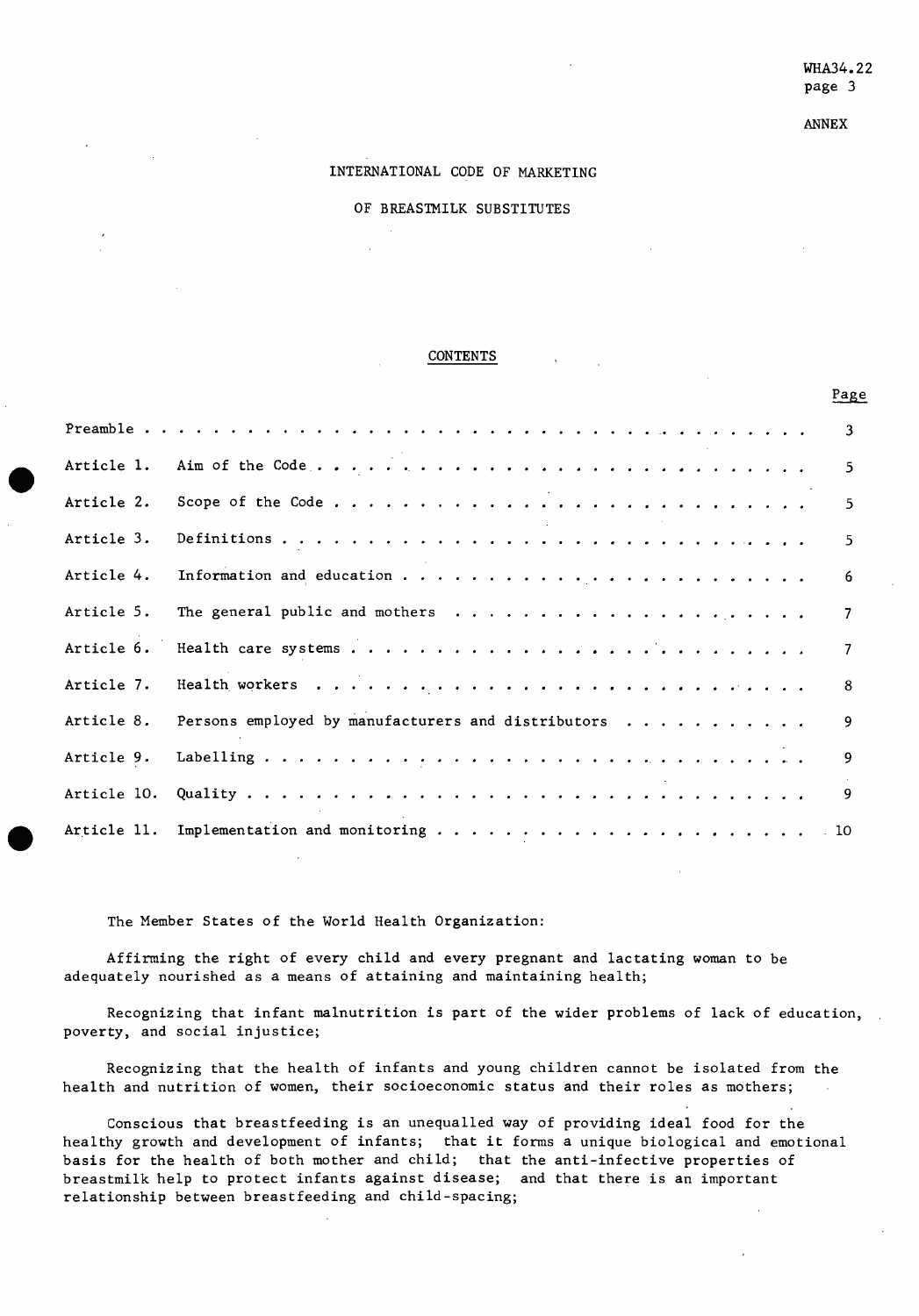WНАЭ4.22 page 4

#### Annex

Recognizing that the encouragement and protection of breastfeeding is an important part of the health, nutrition and other social measures required to promote healthy growth and development of infants and young children; and that breastfeeding is an important aspect of primary health care;

Considering that when mothers do not breastfeed, or only do so partially, there is a legitimate market for infant formula and for suitable ingredients from which to prepare it; that all these products should accordingly be made accessible to those who need them through commercial or non- commercial distribution systems; and that they should not be marketed or distributed in ways that may interfere with the protection and promotion of breastfeeding;

Recognizing further that inappropriate feeding practices lead to infant malnutrition, morbidity and mortality in all countries, and that improper practices in the marketing of breastmilk substitutes and related products can contribute to these major public health problems;

Convinced that it is important for infants to receive appropriate complementary foods, usually when the infant reaches four to six months of age, and that every effort should be made to use locally available foods; and convinced, nevertheless, that such complementary foods should not be used as breastmilk substitutes;

Appreciating that there are a number of social and economic factors affecting breastfeeding, and that, accordingly, governments should develop social support systems to protect, facilitate and encourage it, and that they should create an environment that fosters breastfeeding, provides appropriate family and community support, and protects mothers from factors that inhibit breastfeeding;

Affirming that health care systems, and the health professionals and other health workers serving in them, have an essential role to play in guiding infant feeding practices, encouraging and facilitating breastfeeding, and providing objective and consistent advice to mothers and families about the superior value of breastfeeding, or, where needed, on the proper use of infant formula, whether manufactured industrially or home -prepared;

Affirming further that educational systems and other social services should be involved in the protection and promotion of breastfeeding, and in the appropriate use of complementary foods;

Aware that families, communities, women's organizations and other nongovernmental organizations have a special role to play in the protection and promotion of breastfeeding and in ensuring the support needed by pregnant women and mothers of infants and young children, whether breastfeeding or not;

Affirming the need for governments, organizations of the United Nations system, nongovernmental organizations, experts in various related disciplines, consumer groups and industry to cooperate in activities aimed at the improvement of maternal, infant and young child health and nutrition;

Recognizing that governments should undertake a variety of health, nutrition and other social measures to promote healthy growth and development of infants and young children, and that this Code concerns only one aspect of these measures;

Considering that manufacturers and distributors of breastmilk substitutes have an important and constructive role to play in relation to infant feeding, and in the promotion of the aim of this Code and its proper implementation;

Affirming that governments are called upon to take action appropriate to their social and legislative framework and their overall development objectives to give effect to the principles and aim of this Code, including the enactment of legislation, regulations or other suitable measures;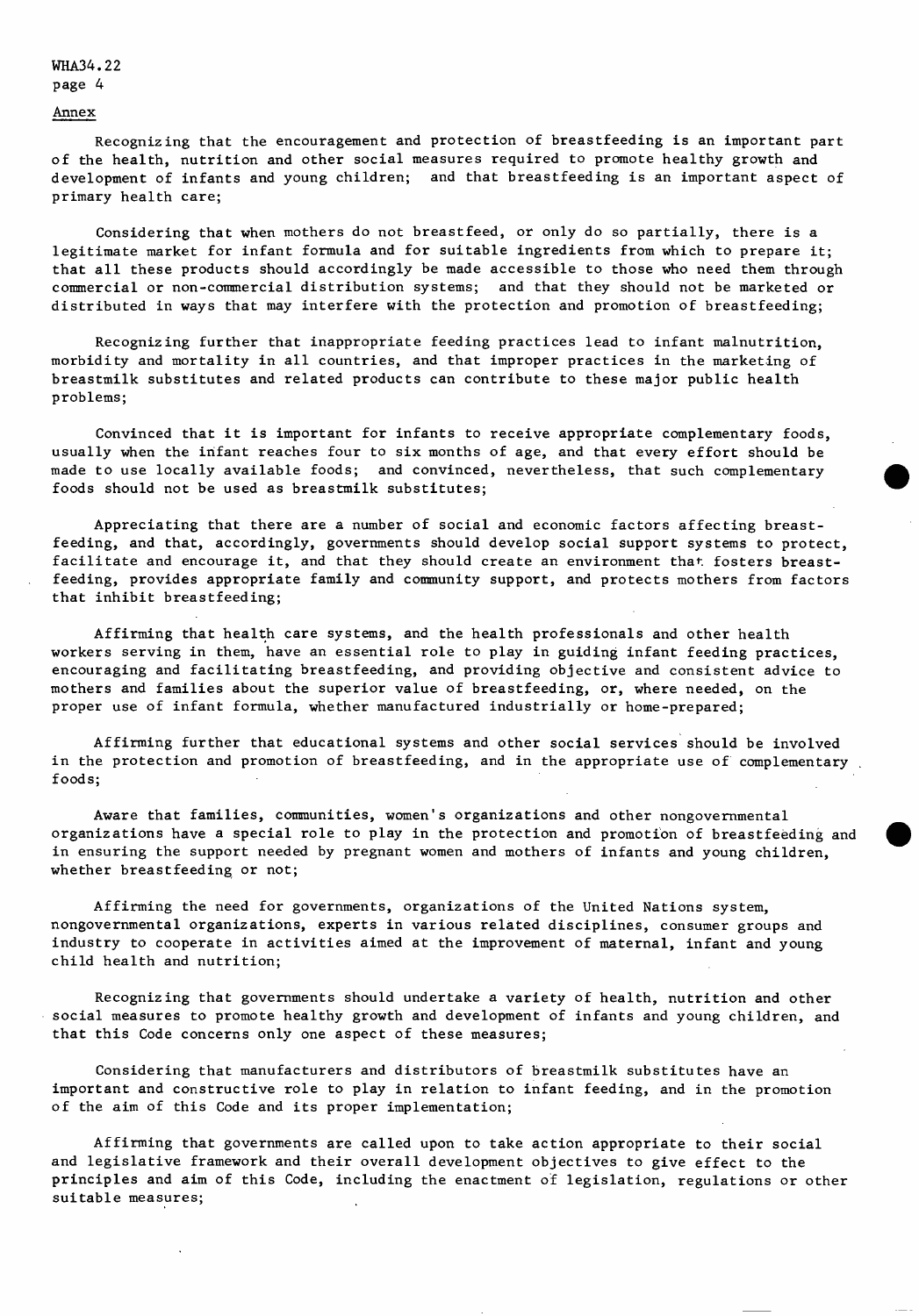WHA34.22

page 5

Annex

Believing that, in the light of the foregoing considerations, and in view of the vulnerability of infants in the early months of life and the risks involved in inappropriate feeding practices, including the unnecessary and improper use of breastmilk substitutes, the marketing of breastmilk substitutes requires special treatment, which makes usual marketing practices unsuitable for these products;

THEREFORE:

The Member States hereby agree the following articles which are recommended as a basis for action.

### Article 1

# Aim of the Code

for infants, by the protection and promotion of breastfeeding, and by ensuring the proper use<br>of breastmilk substitutes, when these are necessary, on the basis of adequate information and<br>through appropriate marketing and The aim of this Code is to contribute to the provision of safe and adequate nutrition of breastmilk substitutes, when these are necessary, on the basis of adequate information and through appropriate marketing and distribution.

# Article 2

# Scope of the Code

The Code applies to the marketing, and practices related thereto, of the following products: breastmilk substitutes, including infant formula; other milk products, foods and beverages, including bottle -fed complementary foods when marketed or otherwise represented to be suitable, with or without modification, for use as a partial or total replacement of breastmilk; feeding bottles and teats. It also applies to their quality and availability, and to information concerning their use.

Article 3

### Definitions

For the purposes of this Code:

| "Breastmilk substitute" | means | any food being marketed or otherwise represented as a<br>partial or total replacement for breastmilk, whether or<br>not suitable for that purpose.                                                                                                                                                                                                |
|-------------------------|-------|---------------------------------------------------------------------------------------------------------------------------------------------------------------------------------------------------------------------------------------------------------------------------------------------------------------------------------------------------|
| "Complementary food"    | means | any food, whether manufactured or locally prepared,<br>suitable as a complement to breastmilk or to infant<br>formula, when either becomes insufficient to satisfy the<br>nutritional requirements of the infant. Such food is<br>also commonly called "weaning food" or "breastmilk<br>supplement".                                              |
| "Container"             | means | any form of packaging of products for sale as a normal<br>retail unit, including wrappers.                                                                                                                                                                                                                                                        |
| "Distributor"           | means | a person, corporation or any other entity in the public or<br>private sector engaged in the business (whether directly<br>or indirectly) of marketing at the wholesale or retail<br>level a product within the scope of this Code. A "primary<br>distributor" is a manufacturer's sales agent,<br>representative, national distributor or broker. |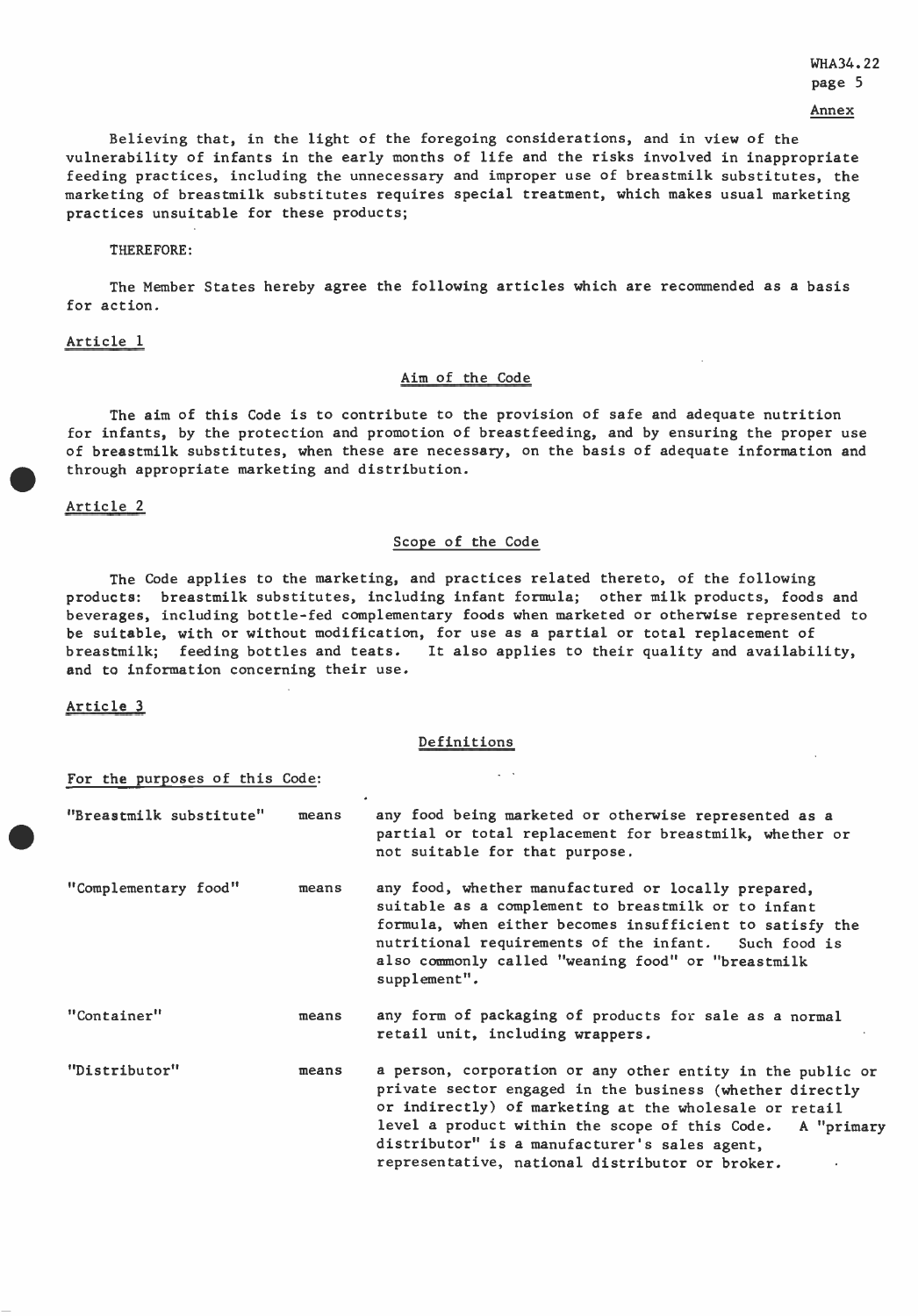page 6

| <u>Annex</u>          |       |                                                                                                                                                                                                                                                                                                                                                                                                           |
|-----------------------|-------|-----------------------------------------------------------------------------------------------------------------------------------------------------------------------------------------------------------------------------------------------------------------------------------------------------------------------------------------------------------------------------------------------------------|
| "Health care system"  | means | governmental, nongovernmental or private institutions<br>or organizations engaged, directly or indirectly,<br>in health care for mothers, infants and pregnant<br>women; and nurseries or child-care institutions.<br>It also includes health workers in private practice.<br>For the purposes of this Code, the health care system<br>does not include pharmacies or other established sales<br>outlets. |
| "Health worker"       | means | a person working in a component of such a health care<br>system, whether professional or non-professional, including<br>voluntary, unpaid workers.                                                                                                                                                                                                                                                        |
| "Infant formula"      | means | a breastmilk substitute formulated industrially in<br>accordance with applicable Codex Alimentarius standards,<br>to satisfy the normal nutritional requirements of infants<br>up to between four and six months of age, and adapted to<br>their physiological characteristics. Infant formula may<br>also be prepared at home, in which case it is described<br>as "home-prepared".                      |
| "Label"               | means | any tag, brand, mark, pictorial or other descriptive<br>matter, written, printed, stencilled, marked, embossed<br>or impressed on, or attached to, a container (see above)<br>of any products within the scope of this Code.                                                                                                                                                                              |
| "Manufacturer"        | means | a corporation or other entity in the public or private<br>sector engaged in the business or function (whether<br>directly or through an agent or through an entity<br>controlled by or under contract with it) of manufacturing<br>a product within the scope of this Code.                                                                                                                               |
| "Marketing"           | means | product promotion, distribution, selling, advertising,<br>product public relations, and information services.                                                                                                                                                                                                                                                                                             |
| "Marketing personnel" | means | any persons whose functions involve the marketing of a<br>product or products coming within the scope of this Code.                                                                                                                                                                                                                                                                                       |
| "Samples"             | means | single or small quantities of a product provided without<br>cost.                                                                                                                                                                                                                                                                                                                                         |
| "Supplies"            | means | quantities of a product provided for use over an extended<br>period, free or at a low price, for social purposes,<br>including those provided to families in need.                                                                                                                                                                                                                                        |

# Article 4

# Information and education

4.1 Governments should have the responsibility to ensure that objective and consistent information is provided on infant and young child feeding for use by families and those involved in the field of infant and young child nutrition. This responsibility should cover either the planning, provision, design and dissemination of information, or their control.

4.2 Informational and educational materials whether written, audio, or visual, dealing with the feeding of infants and intended to reach pregnant women and mothers of infants and young children, should include clear information on all the following points: (a) the benefits and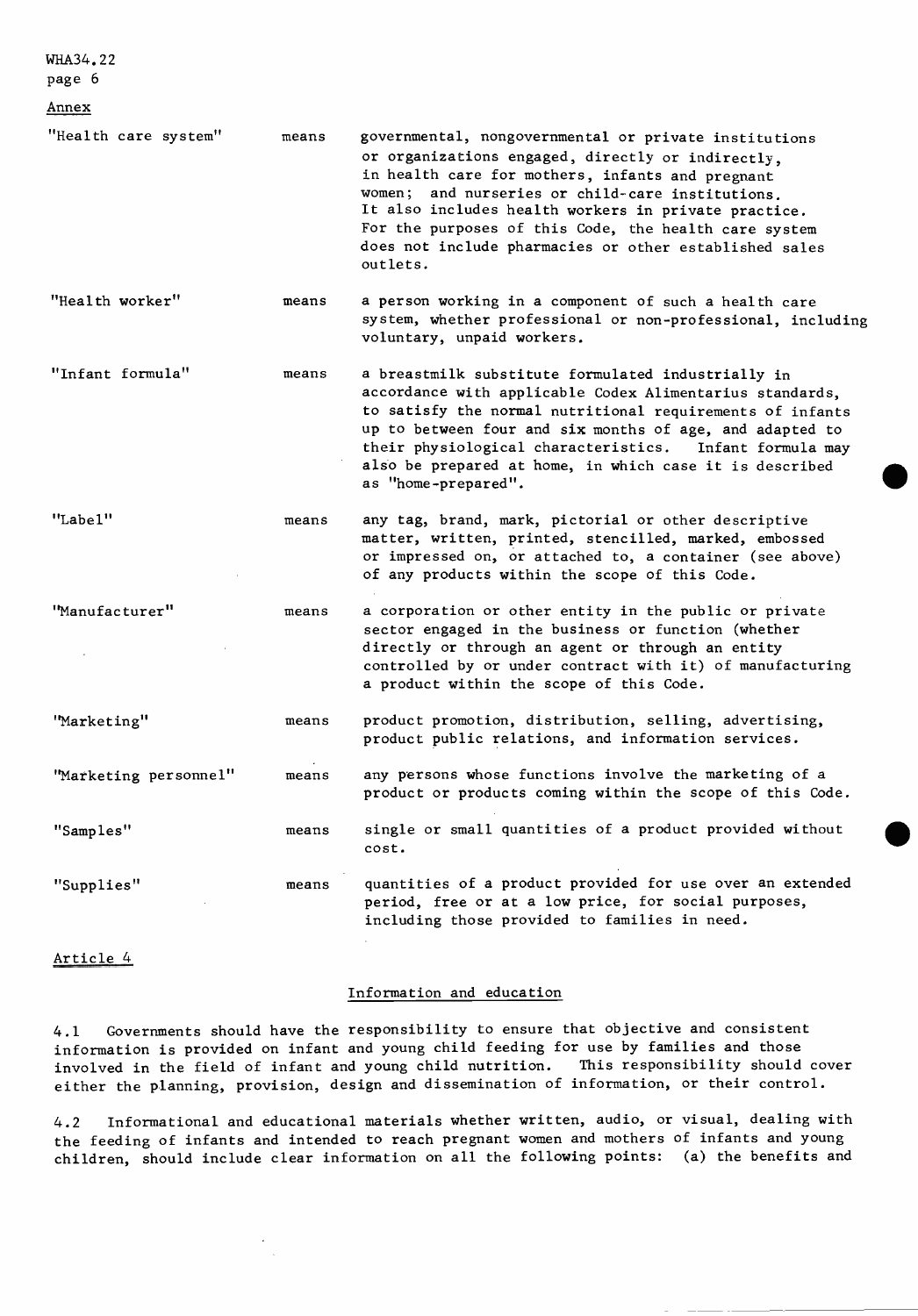WHA34.22 page 7

Annex

superiority of breastfeeding; (b) maternal nutrition, and the preparation for and maintenance of breastfeeding; (c) the negative effect on breastfeeding of introducing partial bottle feeding; (d) the difficulty of reversing the decision not to breastfeed; and (e) where needed, the proper use of infant formula, whether manufactured industrially or home-prepared. When such materials contain information about the use of infant formula, they should include the social and financial implications of its use; the health hazards of inappropriate foods or feeding methods; and, in particular, the health hazards of unnecessary or improper use of infant formula and other breastmilk substitutes. Such materials should not use any pictures or text which may idealize the use of breastmilk substitutes.

4.3 Donations of informational or educational equipment or materials by manufacturers or distributors should be made only at the request and with the written approval of the appropriate government authority or within guidelines given by governments for this purpose. Such equipment or materials may bear the donating company's name or logo, but should not refer to a proprietary product that is within the scope of this Code, and should be distributed only through the health care system.

Article 5

### The general public and mothers

5.1 There should be no advertising or other form of promotion to the general public of products within the scope of this Code.

5.2 Manufacturers and distributors should not provide, directly or indirectly, to pregnant women, mothers or members of their families, samples of products within the scope of this Code.

5.3 In conformity with paragraphs 1 and 2 of this Article, there should be no point -of -sale advertising, giving of samples, or any other promotion device to induce sales directly to the consumer at the retail level, such as special displays, discount coupons, premiums, special sales, loss-leaders and tie-in sales, for products within the scope of this Code. This provision should not restrict the establishment of pricing policies and practices intended to provide products at lower prices on a long -term basis.

5.4 Manufacturers and distributors should not distribute to pregnant women or mothers of infants and young children any gifts of articles or utensils which may promote the use of breastmilk substitutes or bottle -feeding.

5.5 Marketing personnel, in their business capacity, should not seek direct or indirect contact of any kind with pregnant women or with mothers of infants and young children.

# Article 6

### Health care systems

6.1 The health authorities in Member States should take appropriate measures to encourage and protect breastfeeding and promote the principles of this Code, and should give appropriate information and advice to health workers in regard to their responsibilities, including the information specified in Article 4.2.

6.2 No facility of a health care system should be used for the purpose of promoting infant formula or other products within the scope of this Code. This Code does not, however, preclude the dissemination of information to health professionals as provided in Article 7.2.

6.3 Facilities of health care systems should not be used for the display of products within the scope of this Code, for placards or posters concerning such products, or for the distribution of material provided by a manufacturer or distributor other than that specified in Article 4.3.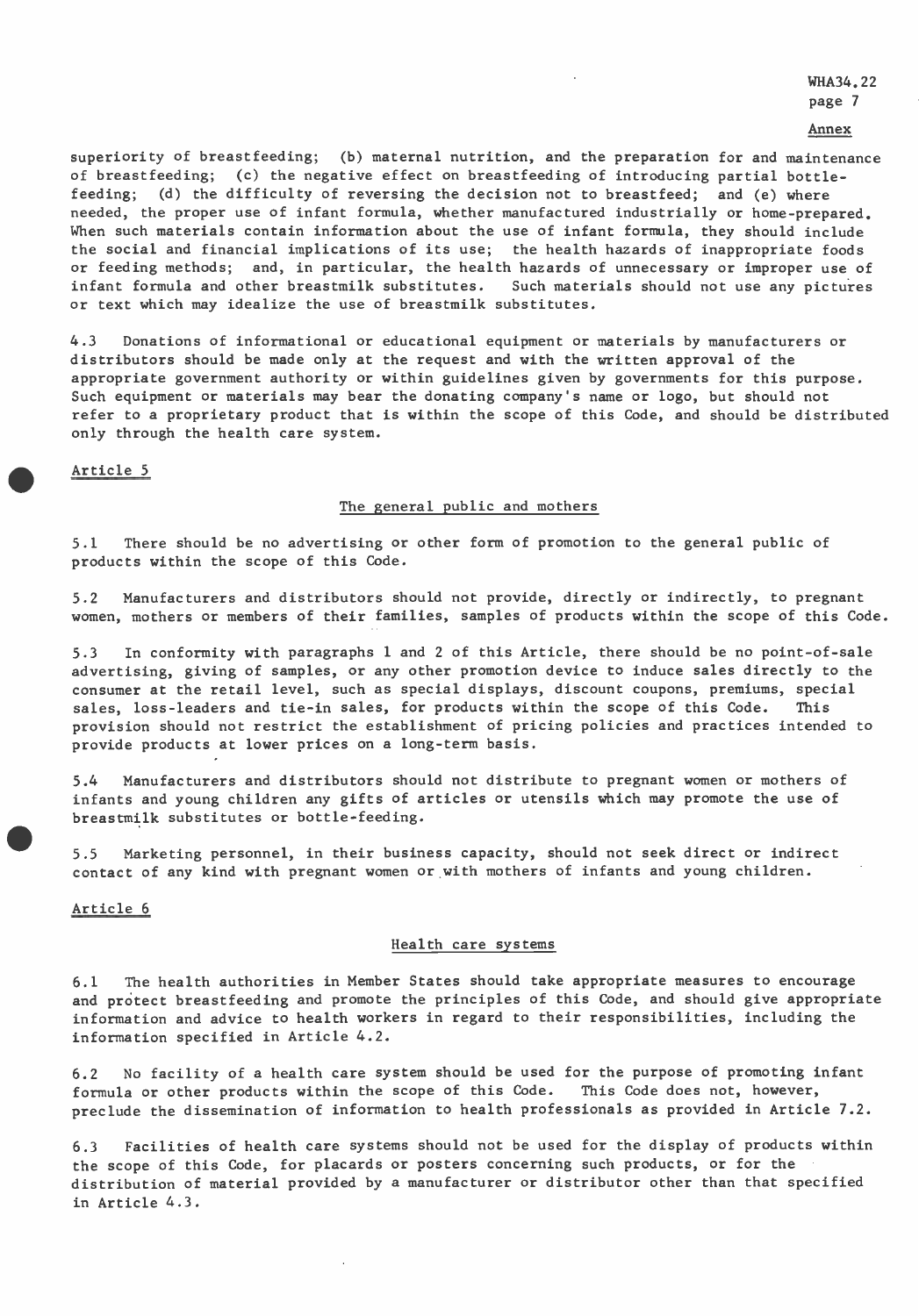WHA34.22 page 8

Annex

6.4 The use by the health care system of "professional service representatives", "mothercraft nurses" or similar personnel, provided or paid for by manufacturers or distributors, should not be permitted.

6.5 Feeding with infant formula, whether manufactured or home -prepared, should be demonstrated only by health workers, or other community workers if necessary; and only to the mothers or family members who need to use it; and the information given should include a clear explanation of the hazards of improper use.

6.6 Donations or low -price sales to institutions or organizations of supplies of infant formula or other products within the scope of this Code, whether for use in the institutions or for distribution outside them, may be made. Such supplies should only be used or distributed for infants who have to be fed on breastmilk substitutes. If these supplies are distributed for use outside the institutions, this should be done only by the institutions or organizations concerned. Such donations or low -price sales should not be used by manufacturers or distributors as a sales inducement.

6.7 Where donated supplies of infant formula or other products within the scope of this Code are distributed outside an institution, the institution or organization should take steps to ensure that supplies can be continued as long as the infants concerned need them. Donors, as well as institutions or organizations concerned, should bear in mind this responsibility.

6.8 Equipment and materials, in addition to those referred to in Article 4.3, donated to a health care system may bear a company's name or logo, but should not refer to any proprietary product within the scope of this Code.

# Article 7

#### Health workers

7.1 Health workers should encourage and protect breastfeeding; and those who are concerned in particular with maternal and infant nutrition should make themselves familiar with their responsibilities under this Code, including the information specified in Article 4.2

7.2 Information provided by manufacturers and distributors to health professionals regarding products within the scope of this Code should be restricted to scientific and factual matters, and such information should not imply or create a belief that bottle - feeding is equivalent or superior to breastfeeding. It should also include the information specified in Article 4.2.

7.3 No financial or material inducements to promote products within the scope of this Code should be offered by manufacturers or distributors to health workers or members of their families, nor should these be accepted by health workers or members of their families.

7.4 Samples of infant formula or other products within the scope of this Code, or of equipment or utensils for their preparation or use, should not be provided to health workers except when necessary for the purpose of professional evaluation or research at the institutional level. Health workers should not give samples of infant formula to pregnant women, mothers of infants and young children, or members of their families.

7.5 Manufacturers and distributors of products within the scope of this Code should disclose to the institution to which a recipient health worker is affiliated any contribution made to or on his behalf for fellowships, study tours, research grants, attendance at professional conferences, or the like. Similar disclosures should be made by the recipient.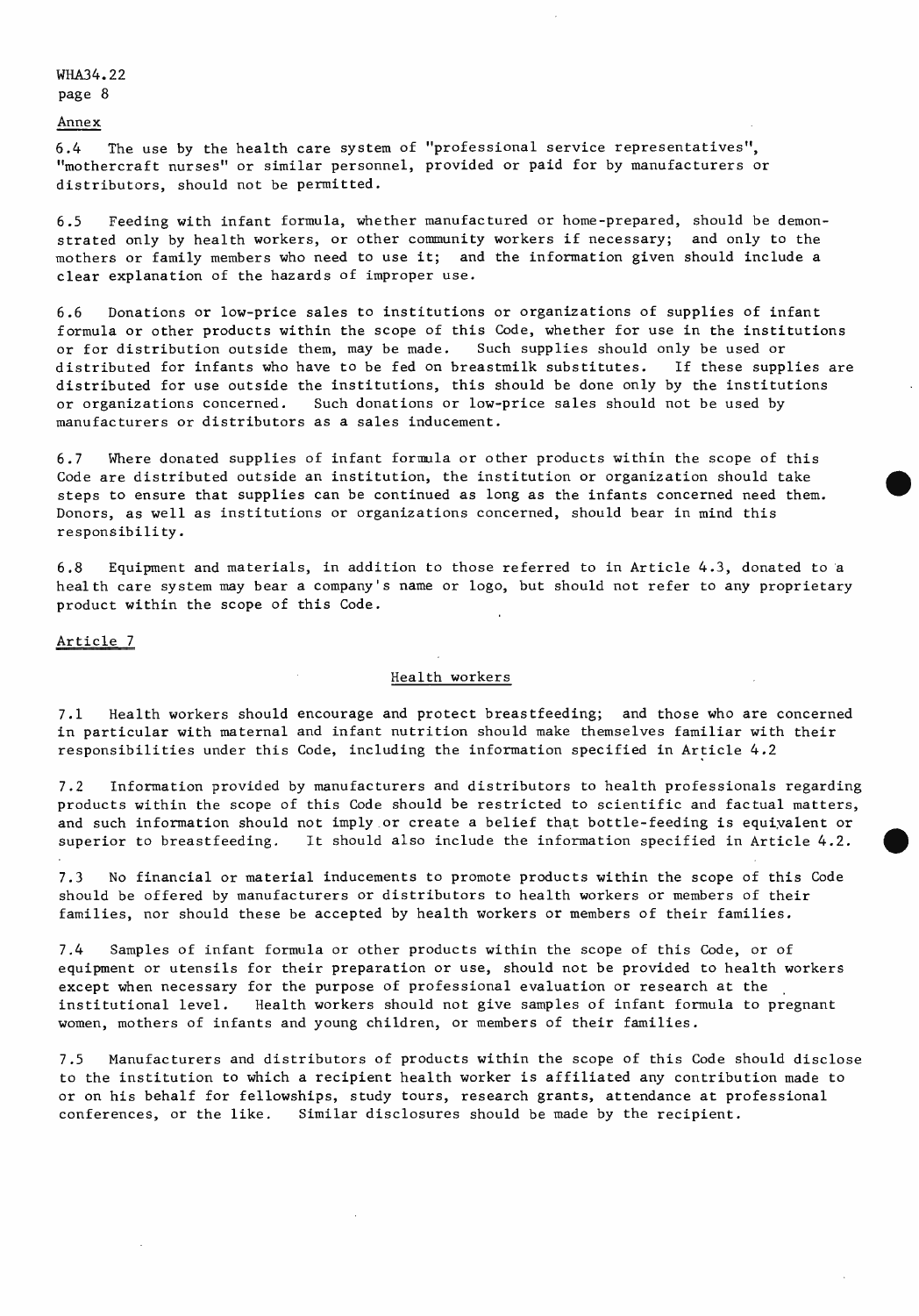Annex

# Article 8

# Persons employed by manufacturers and distributors

8.1 In systems of sales incentives for marketing personnel, the volume of sales of products within the scope of this Code should not be included in the calculation of bonuses, nor should<br>quotas be set specifically for sales of these products. This should not be understood to quotas be set specifically for sales of these products. prevent the payment of bonuses based on the overall sales by a company of other products marketed by it.

8.2 Personnel employed in marketing products within the scope of this Code should not, as part of their job responsibilities, perform educational functions in relation to pregnant women or mothers of infants and young children. This should not be understood as preventing such personnel from being used for other functions by the health care system at the request and with the written approval of the appropriate authority of the government concerned. with the written approval of the appropriate authority of the<br>Article 9<br>Labelling<br>Labelling

9.1 Labels should be designed to provide the necessary information about the appropriate use of the product, and so as not to discourage breastfeeding.

9.2 Manufacturers and distributors of infant formula should ensure that each container has a clear, conspicuous, and easily readable and understandable message printed on it, or on a label which cannot readily become separated from it, in an appropriate language, which includes all the following points: (a) the words "Important Notice" or their equivalent; (b) a statement of the superiority of breastfeeding; (c) a statement that the product should be used only on the advice of a health worker as to the need for its use and the proper method of use; (d) instructions for appropriate preparation, and a warning against the health hazards of inappropriate preparation. Neither the container nor the label should have pictures of infants, nor should they have other pictures or text which may idealize the use of infant formula. They may, however, have graphics for easy identification of the product as a breastmilk substitute and for illustrating methods of preparation. The terms "humanized", "maternalized" or similar terms should not be used. Inserts giving additional information about the product and its proper use, subject to the above conditions, may be included in the package or retail unit. When labels give instructions for modifying a product into infant formula, the above should apply.

9.3 Food products within the scope of this Code, marketed for infant feeding, which do not meet all the requirements of an infant formula, but which can be modified to do so, should carry on the label a warning that the unmodified product should not be the sole source of nourishment of an infant. Since sweetened condensed milk is not suitable for infant feeding, nor for use as a main ingredient of infant formula, its label should not contain purported instructions on how to modify it for that purpose.

9.4 The label of food products within the scope of this Code should also state all the following points: (a) the ingredients used; (b) the composition/analysis of the product; (c) the storage conditions required; and (d) the batch number and the date before which the product is to be consumed, taking into account the climatic and storage conditions of the country concerned.

Article 10

### Quality

10.1 The quality of products is an essential element for the protection of the health of infants and therefore should be of a high recognized standard.

10.2 Food products within the scope of this Code should, when sold or otherwise distributed, meet applicable standards recommended by the Codex Alimentarius Commission and also the Codex Code of Hygienic Practices for Foods for Infants and Children.